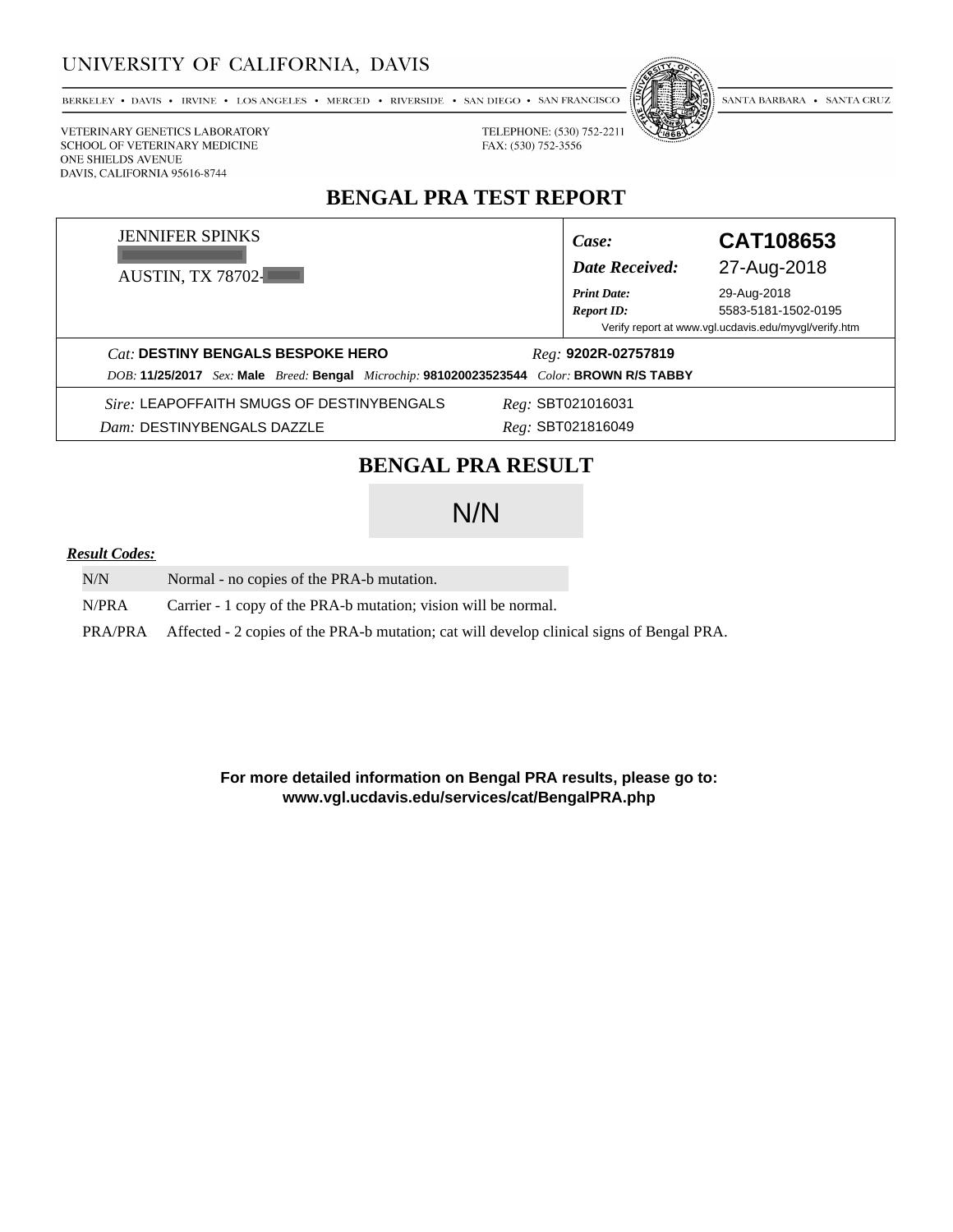### UNIVERSITY OF CALIFORNIA, DAVIS

BERKELEY • DAVIS • IRVINE • LOS ANGELES • MERCED • RIVERSIDE • SAN DIEGO • SAN FRANCISCO



SANTA BARBARA • SANTA CRUZ

VETERINARY GENETICS LABORATORY SCHOOL OF VETERINARY MEDICINE ONE SHIELDS AVENUE DAVIS, CALIFORNIA 95616-8744

## **BENGAL PRA TEST REPORT**

FAX: (530) 752-3556

| <b>JENNIFER SPINKS</b><br><b>AUSTIN, TX 78702-1000</b>                                                     | Case:<br><b>Date Received:</b>          | CAT108654<br>27-Aug-2018                                                                    |
|------------------------------------------------------------------------------------------------------------|-----------------------------------------|---------------------------------------------------------------------------------------------|
|                                                                                                            | <b>Print Date:</b><br><b>Report ID:</b> | 29-Aug-2018<br>5414-1178-4854-6135<br>Verify report at www.vgl.ucdavis.edu/myvgl/verify.htm |
| Cat: BLUBONNETBENGAL BESPOKE CLEOPATRA<br>DOB: 07/24/2017 Sex: Female Breed: Bengal Color: BROWN R/S TABBY | Reg: SBT 072417 049                     |                                                                                             |
| Sire: DOUBLEDBENGALS B OF BLUBONNETBENGAL<br>Dam: CHOCTAWBENGALS A OF BLUBONNETBENGAL                      | Reg:<br>Reg:                            |                                                                                             |

# **BENGAL PRA RESULT**

# N/N

#### *Result Codes:*

- N/N Normal no copies of the PRA-b mutation.
- N/PRA Carrier 1 copy of the PRA-b mutation; vision will be normal.
- PRA/PRA Affected 2 copies of the PRA-b mutation; cat will develop clinical signs of Bengal PRA.

**For more detailed information on Bengal PRA results, please go to: www.vgl.ucdavis.edu/services/cat/BengalPRA.php**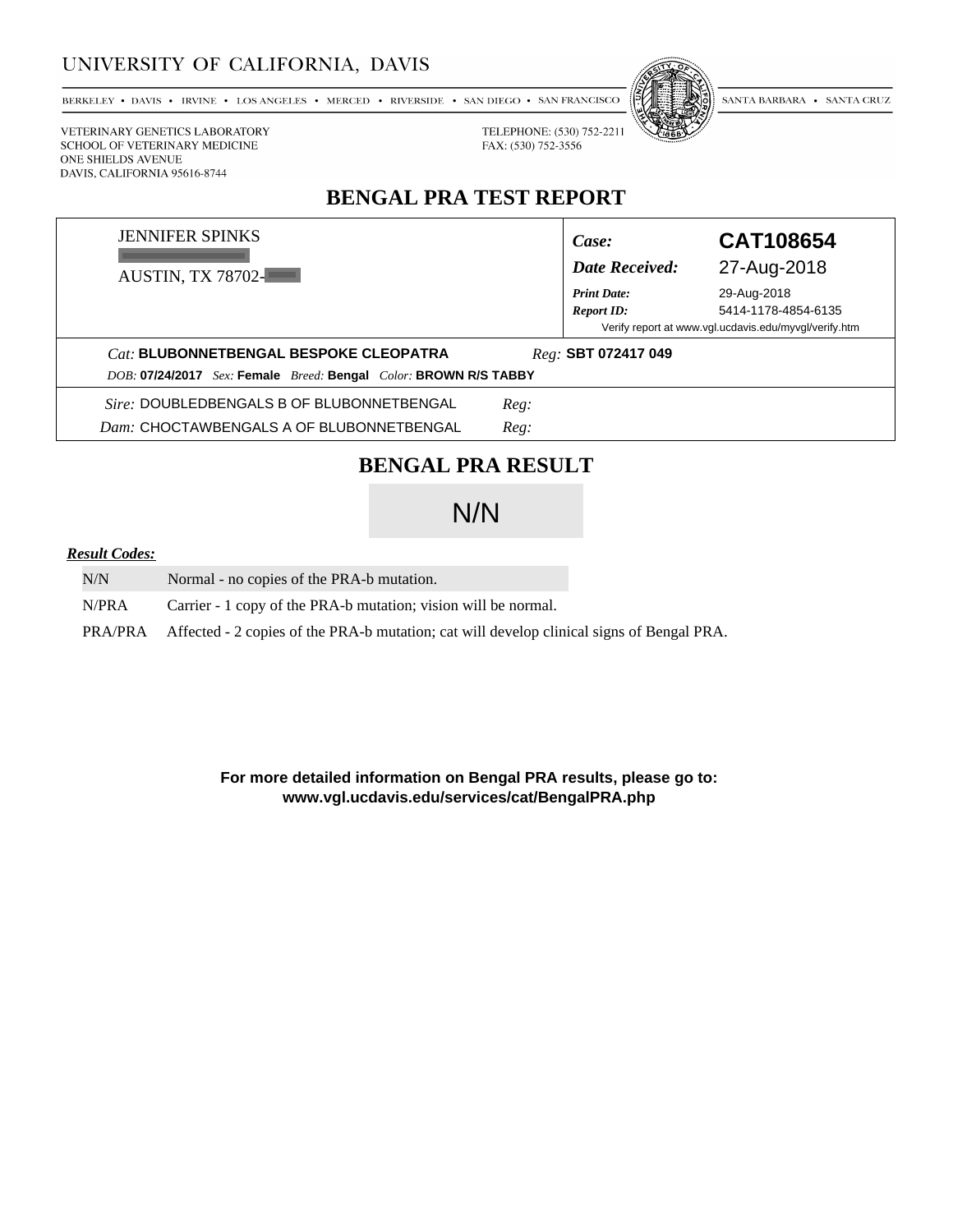#### **BENGAL PROGRESIVE RETINAL ATROPHY**

The Veterinary Genetics Laboratory at the University of California – Davis and the Lyons Feline Genetics and Comparative Medicine Laboratory at the University of Missouri announce the release of the **new genetic test for progressive retinal atrophy (PRA)**, which causes an autosomal recessive blindness in Bengal cats. The disease causes the destruction of the cells that register light (photoreceptors) in the back of the eye (the retina). The loss of the cells begins around 7 weeks of age and slowly progresses until the cat has very compromised vision by approximately 2 years of age<sup>1</sup>. However, blindness develops at different rates in different cats. We have examples of cats over 2 years of age chasing a laser pointer; however vision testing by an ophthalmologist indicated that the cats should be blind. Blind cats tend to have more difficulty at night, sometimes becoming more vocal and more attached to their owners. The pupils are usually more dilated for affected cats than for cats with normal vision in the same lighting conditions. Affected cats also tend to carry their whiskers in a more forward position. Once affected cats know their surroundings, they are very mobile and active. Our thanks to the breeders who came forward and helped us establish a colony so that we could define the condition and find the gene responsible for this defect.

The mutant DNA variant appears to be novel to the Bengal breed and occurred early in a popular lineage of the Bengals. We expect Bengal cats worldwide to have the condition and we have had reports of affected cats in the United Kingdom, Europe and the USA. Bengal PRA is autosomal recessive, thus two copies of the mutant DNA variant are required for the cats to be blind. The blindness can be detected either by the DNA test or by an eye exam prior breeding age. Carriers, cats with one copy of the mutation, can only be detected by the DNA test.

Because the mutation is recent in evolutionary time, an extended DNA region and several genes around the casual mutation had to be examined as many DNA variants appeared to be perfectly linked with the blindness. This is a common and well known phenomenon, called linkage disequilibrium. Other examples of linkage disequilibrium have been published for cat DNA variants that cause *Brown* coloration<sup>2</sup> and cat AB blood group.<sup>3</sup>

Several DNA variants within the region needed to be evaluated and after working with European breeders, many non-causal variants were eliminated. Initially, a gene mutation in a known vision gene was implicated, but after screening hundreds of cats, a second mutation in a different and novel vision gene was identified as being perfectly